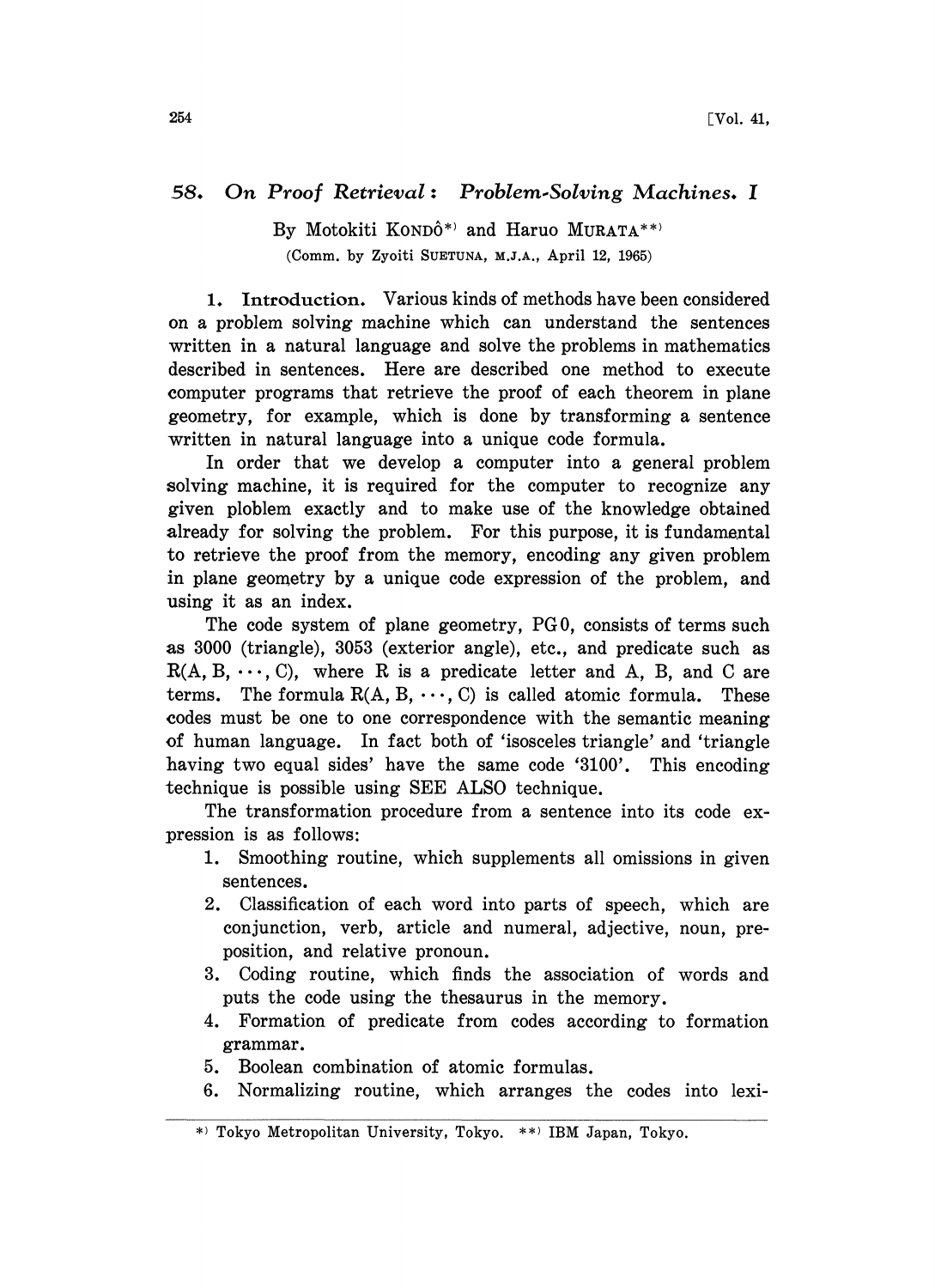cographic formulas. This expression is called 'normal form'. For example, the sentence 'vertical angles are equal' is transformed into the code expression '221(20000, 20001) $\rightarrow$ 710(20000, 20001)'. Thus, whatever sentences may be used to represent the same content of a proposition, the final code expression must be rigorously unique and logical.

2. Code system. In the code system of plane geometry, PG0, the primitive symbols are the following three kinds of symbols;

- (1) 0,1,2,3,4,5,6,7
- (2) logical symbols: AND, OR,  $\rightarrow$ , NOT
- (3) auxiliary symbols:  $($ ,  $),$ ,  $\cdot$

.All terms of plane geometry may be expressed by concatenations of numbers, but it is not essential to use octal number. Each number has following meanings:

- 0: Point 4: Quadrilateral
- 1: Line 5: Pentagon, Hexagon, Octagon,
- 2: Angle 6: Circle  $\begin{bmatrix} 2.1 \end{bmatrix}$

 $3:$  Triangle  $7:$ 

In the predicate of the code system, a term is composed of the root of term and parameters. For example, 30100 means a vertex of a triangle, where 30 is the root of term, which means a triangle, 10 means a vertex and the last 0 is a parameter for a triangle. Similarly, a term 30110 means another vertex of the triangle. Therefore, the term in the code system is not a noun itself but a noun phrase. Adjective in plane geometry may be encoded in two ways. One is the case of being involved in a term, for example, ' $middle$ point of a side' is 3013. The other is the case of being translated into a predicate, for example, 'the included angle between two sides' is encoded into a predicate 713(30300, 30500, 30510).

Thus, the code expression is composed by abstracting all the relations involved in the given sentences, and so the contents of the sentences can be understood without ambiguity.

3. Thesaurus. In order to classify each word into parts of speech and derive all relations, a thesaurus is prepared. The thesaurus is a kind of dictionary which gives the same code to the same meaning expressions. In the code system, PG0, there are two kinds of dictionary, term dictionary and predicate dictionary.

The hierarchy of 'term' is the same as (2.1). The priority is set among the roots of term as follows  $:$ <sup>1)</sup>

## $Point < Line < Angle < Triangle <$ Quadrilateral  $\leq$  Pentagon

 $=$ Hexagon  $=$  Octagon  $=$  Polygon  $<$  Circle  $(3,1)^{1}$ 

<sup>1)</sup>  $A < B$  means that the priority of B is higher than that of A.  $A = B$  means that both priorities of A and B are equal.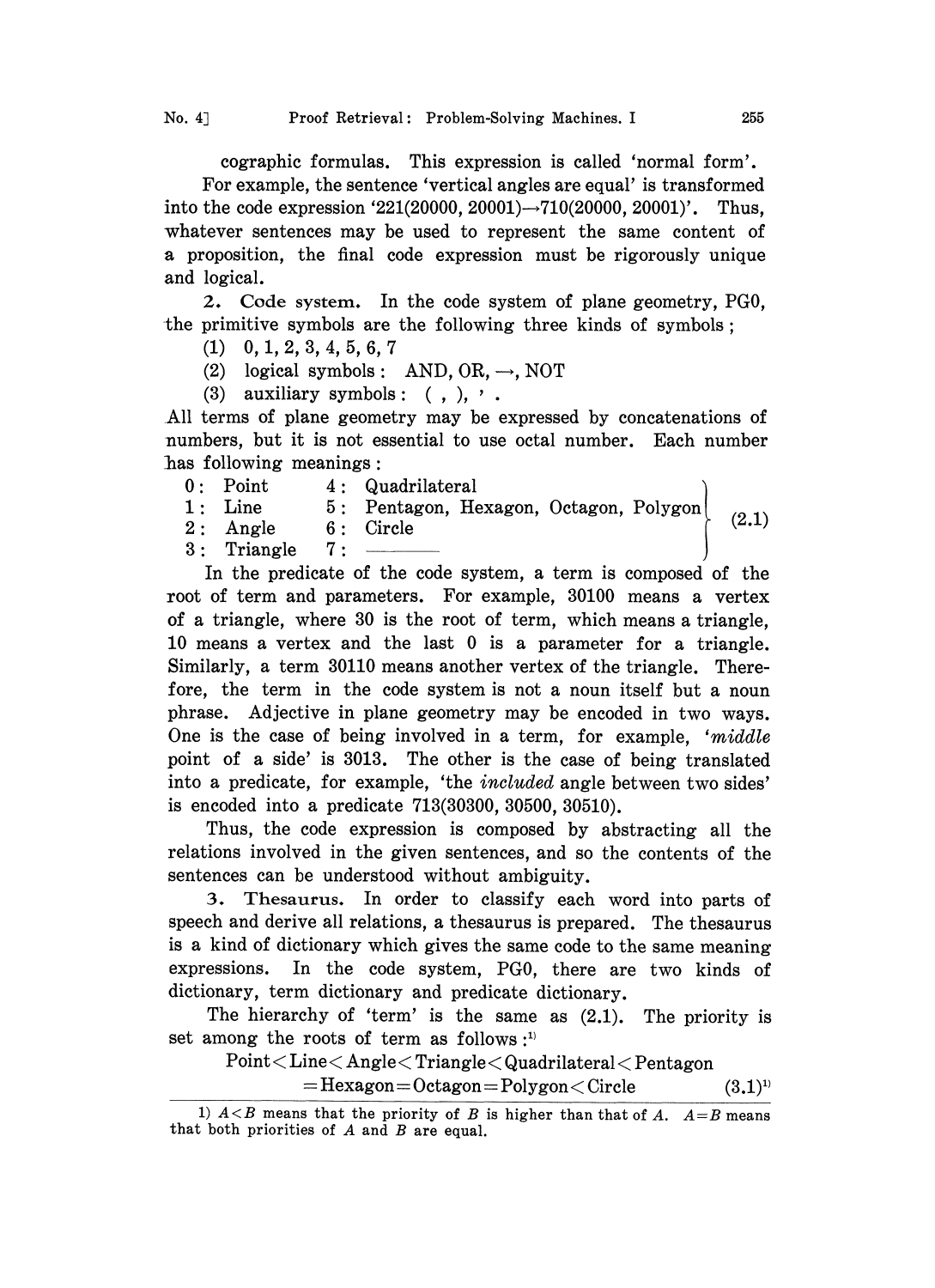The code of the root of term is set according to the priority, for example, in the case of 'an angle of a triangle', 'triangle' has a higher priority than 'angle', then the root of this term is 30 (triangle).

The term dictionary is composed of adjective and noun as follows:

| adjective       | noun         | code     |
|-----------------|--------------|----------|
|                 | ANGLE        | LZP50    |
| <b>EXTERIOR</b> | <b>ANGLE</b> | LZP53    |
| <b>INCLUDED</b> | ANGLE        | $-LZP50$ |
| <b>EXTERIOR</b> | <b>ANGLE</b> | LZP50    |
|                 | ٠            |          |

The  $\prime$ -' sign indicates SEE ALSO, refering the predicate dictionary. As a triangle has three angles, LZP (level zero parameter) shows which angle to be represented.

The predicate dictionary is as follows:

| verb/adjective    | preposition    | code of predicate letter |
|-------------------|----------------|--------------------------|
|                   |                |                          |
| <b>COMPLEMENT</b> | OF             | 222                      |
| COMPLEMENTARY     |                | 222                      |
| COMPLEMENTARY     | ОF             | 222                      |
| CONCURRENT        |                | 070                      |
| <b>CROSS</b>      |                | 110                      |
|                   |                |                          |
| <b>EQUAL</b>      |                | 710                      |
| EQUAL             | TО             | 710                      |
|                   |                |                          |
| <b>INCLUDED</b>   |                | 713                      |
| <b>INCLUDED</b>   | <b>BETWEEN</b> | 713                      |
|                   |                |                          |

'Complement' is a noun but 'complement of an angle' means 'complementary angle of an angle' and it represents a relation between two angles. Therefore, 'complement' is given a code of predicate letter.

4. Example 1. 'If two angles and the included side of one triangle are equal to the corresponding angles and the included side of the other, then the triangles are congruent.' This theorem is transformed according to the following procedure:

- 1. In the sentence of this theorem there is an omission, that is, 'the other' is an abbreviation of 'the other angle'. This is supplemented by finding the correspondence of 'one' with 'the other'.
- 2. Each word in this sentence is classified.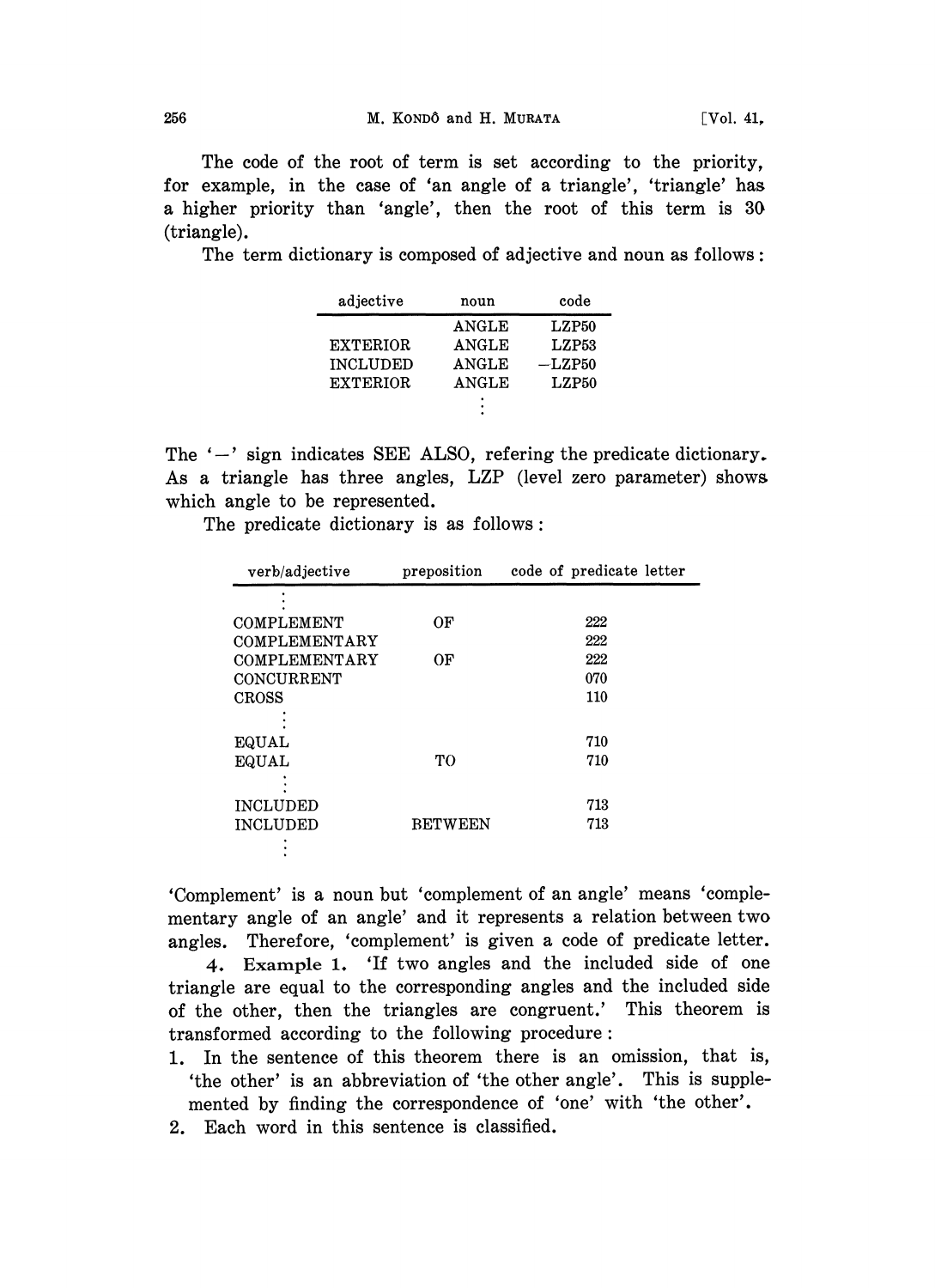| No. 4] |  |  |  | Proof Retrieval: Problem-Solving Machines. I |  | 257 |
|--------|--|--|--|----------------------------------------------|--|-----|
|--------|--|--|--|----------------------------------------------|--|-----|

| conj.      | verb         | article/numeral | adjective       | noun          | prep. |
|------------|--------------|-----------------|-----------------|---------------|-------|
| IF         |              | TWO             |                 | ANGLES        |       |
| <b>AND</b> |              | THE             | <b>INCLUDED</b> | SIDE          | OF    |
|            |              | <b>ONE</b>      |                 | TRIANGLE      |       |
|            | $_{\rm ARE}$ |                 | EQUAL           |               | TO    |
|            |              | THE             | CORRESPONDING   |               |       |
|            |              |                 |                 | <b>ANGLES</b> |       |
| AND        |              | THE             | <b>INCLUDED</b> | SIDE          | OF    |
|            |              | THE             | <b>OTHER</b>    | TRIANGLE      |       |
| ,          |              |                 |                 |               |       |
| THEN       |              | THE             | TRIANGLES       |               |       |
|            | $_{\rm ARE}$ |                 | CONGRUENT       |               |       |
| ٠          |              |                 |                 |               |       |

3. Scanning conjunctions, which include comma and period, it is found whether the statement form<sup>2)</sup> is *subject-predicate* form or  $if$ -then form. If the sentence is subject-predicate form, the subject becomes the hypothesis and the predicate becomes the conclusion. (cf. Example 3) In this example, the highest priority word is 'triangle', therefore the root of terms is 30. Article and numeral are used to set the term parameters. Therefore, two angles are encoded 30500 and 30510.

| conj.       | verb | adj. | term 1 | term 2 | prep.     |
|-------------|------|------|--------|--------|-----------|
| IF          |      |      | 30500  | 30510  |           |
| <b>AND</b>  |      | 713  | 30300  |        | OF        |
|             |      |      | 30000  |        |           |
|             | 710  |      |        |        | <b>TO</b> |
|             |      |      | 30501  | 30511  |           |
| <b>AND</b>  |      | 713  | 30301  |        | OF        |
|             |      |      | 30001  |        |           |
| ,           |      |      |        |        |           |
| <b>THEN</b> |      |      | 30000  | 30001  |           |
|             | 742  |      |        |        |           |
| ٠           |      |      |        |        |           |

4. Conjunction, verb and preposition are used to distinguish the block of the adjective form predicate such as 713(30300, 30500, 30510) and 713(30301, 30501, 30511).

<sup>2)</sup> The statement "A heated metal expands" and "If a metal is heated, then it expands" are two forms of the same idea.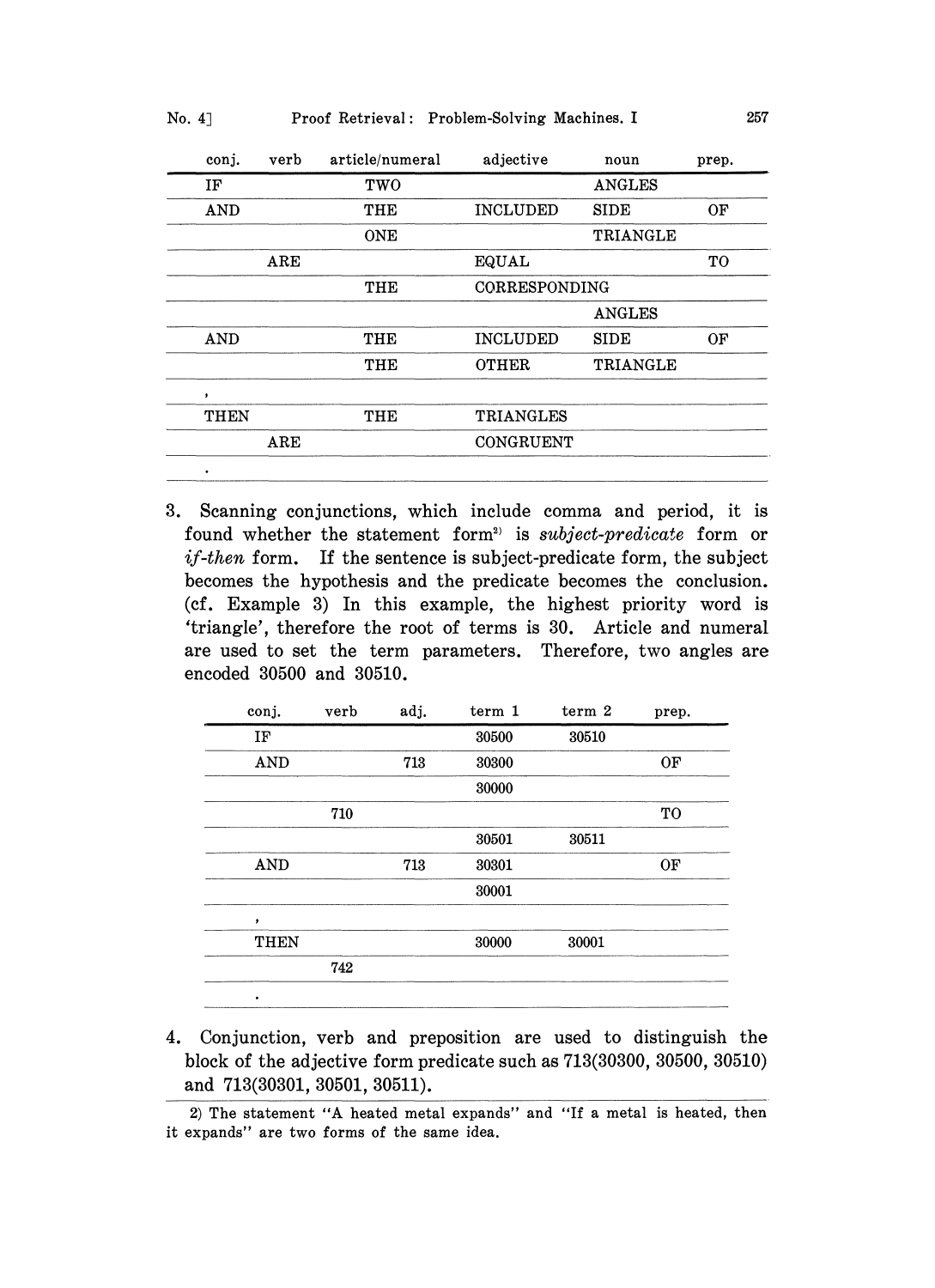5. The final code expression:

713(30300, 30500, 30510) AND 713(30301, 30501, 30511) AND 710(30500, 30501) AND 710(30510, 30511) AND 710(30300, 30301)  $\rightarrow$ 742(30000, 30001)

5. Example 2. The theorem 'If two triangles have two angles and the included side of one respectively equal to two angles and the included side of the other, the triangles are congruent.' is the same idea as example 1.

This code expression is the same as example 1:

713(30300, 30500, 30510) AND 713(30301, 30501, 30511) AND

710(30500, 30501) AND 710(30510, 30511) AND 710(30300, 30301)  $\rightarrow$ 742(30000, 30001)

6. Example 3. The theorem 'Complements of the same or of equal angles are equal.' is subject-predicate form.

The final code expression:

222(20000, 20500) AND 222(20000, 20501) OR 222(20000, 20500) AND  $222(20001, 20501)$  AND  $710(20000, 20001) \rightarrow 710(20500, 20501)$ 

| 000 | exist one point between two points 222 |     | complement (ary) |
|-----|----------------------------------------|-----|------------------|
| 001 | divide internally                      | 223 | supplement (ary) |
| 002 | divide externally                      | 660 | inscribe         |
| 003 | (four points make)                     | 661 | circumscribe     |
|     | harmonic range                         | 700 | add              |
| 010 | pass through (a point)                 | 701 | subtract         |
| 011 | pass through (two points)              | 702 | multiply         |
| 012 | pass through (three points)            | 703 | divide           |
| 013 | pass through (four points)             | 704 | twice            |
| 070 | concurrent                             | 705 | half             |
| 110 | cross                                  | 706 | bisect           |
| 111 | perpendicular (to)                     | 710 | equal (to)       |
|     | meet at right angle                    | 711 | greater (than)   |
| 112 | parallel (to)                          | 712 | less (than)      |
| 160 | tangent(to)                            | 720 | move             |
| 165 | common internal tangent                | 730 | symmetry         |
| 166 | common external tangent                | 740 | similar          |
| 170 | colinear, lie on a line                | 741 | proportion(a)    |
| 220 | adjacent                               | 742 | congruent        |
| 221 | vertical                               | 744 | opposite         |
|     | ---                                    |     |                  |

Appendix Table I. Predicate Letter

Table II. Term

| root of<br>term | parame-<br>ter |               | root of<br>term | parame-<br>ter |                  |
|-----------------|----------------|---------------|-----------------|----------------|------------------|
| 00              | 00             | point         | 20              | 00             | angle            |
| 01              | 02             | distance      |                 | 10             | vertex of angle  |
|                 | 03             | area          |                 | $30 - 31$      | side of angle    |
| 10              | 00             | straight line |                 | $33 - 34$      | exterior side of |
| 14              | 00             | segment       |                 |                | angle            |